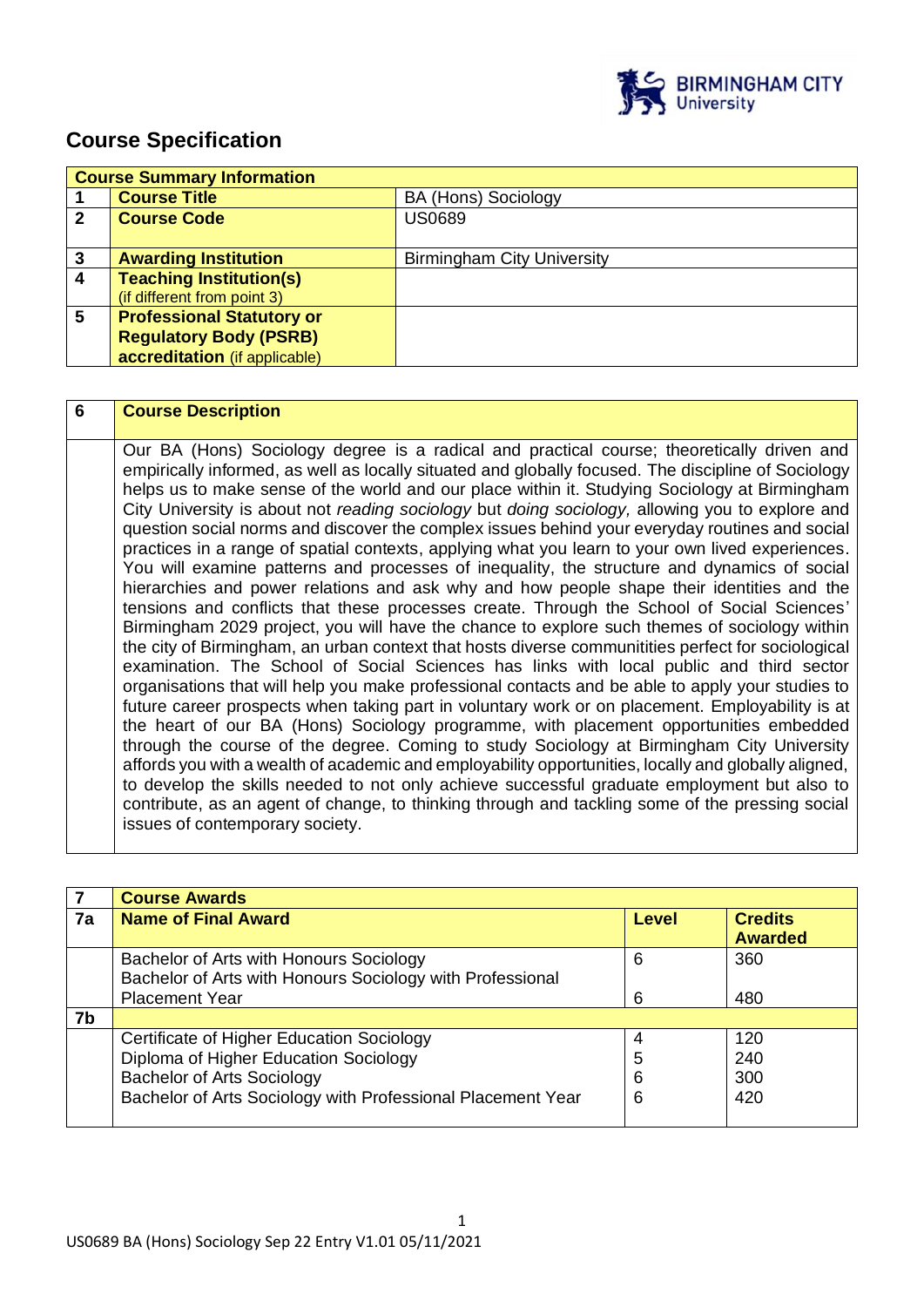

| 9                             | <b>Delivery Patterns</b> |                             |                          |               |
|-------------------------------|--------------------------|-----------------------------|--------------------------|---------------|
| <b>Mode(s) of Study</b>       |                          | <b>Location(s) of Study</b> | <b>Duration of Study</b> | Code(s)       |
| <b>Full Time</b>              |                          | <b>City Centre</b>          | 3 vears                  | <b>US0689</b> |
| Part Time                     |                          | <b>City Centre</b>          | 5 years                  | <b>US0690</b> |
| Full Time with                |                          | City Centre (and            | 4 years                  |               |
| <b>Professional Placement</b> |                          | placement provider)         |                          |               |

#### **10 Entry Requirements**

The admission requirements for this course are stated on the course page of the BCU website at [https://www.bcu.ac.uk/,](https://www.bcu.ac.uk/) or may be found by searching for the course entry profile located on the UCAS website.

| 11 | <b>Course Aims</b>                                                                                                                                                                                                                                                                                                                                                                                                                                                                                                                                                                                                                                                                                                                                                                                                                                                                                                                                                                       |  |  |
|----|------------------------------------------------------------------------------------------------------------------------------------------------------------------------------------------------------------------------------------------------------------------------------------------------------------------------------------------------------------------------------------------------------------------------------------------------------------------------------------------------------------------------------------------------------------------------------------------------------------------------------------------------------------------------------------------------------------------------------------------------------------------------------------------------------------------------------------------------------------------------------------------------------------------------------------------------------------------------------------------|--|--|
|    | This programme aims to:                                                                                                                                                                                                                                                                                                                                                                                                                                                                                                                                                                                                                                                                                                                                                                                                                                                                                                                                                                  |  |  |
|    | Provide students with knowledge and ability to apply sociological theory and research to<br>$\bullet$<br>social organisations and institutions (such as local and national government, educational<br>establishments, charities, public and private sector organisations)<br>Develop the research skills needed to critically analyse and evaluate complex<br>$\bullet$<br>information<br>Develop an appreciation of the complexity and diversity of individuals, groups,<br>$\bullet$<br>communities and social and political institutions<br>Enhance students' ability to develop opinions and new ideas, and to make reasoned,<br>$\bullet$<br>critical judgements and arguments<br>Provide skills to relate sociological knowledge to social and public policy<br>$\bullet$<br>Recognise social and communicative skills to work collaboratively<br>$\bullet$<br>The ability to comprehend, assess and critically evaluate common understandings of the<br>$\bullet$<br>social world |  |  |
|    | Be commited to social inclusion and diversity<br>$\bullet$<br>Develop an in-depth knowledge and understanding of research skills, qualitative and<br>$\bullet$<br>quantitative methods, and forms of research analysis                                                                                                                                                                                                                                                                                                                                                                                                                                                                                                                                                                                                                                                                                                                                                                   |  |  |
|    | Enhance the professional and personal skills required to organise work and meet<br>$\bullet$<br>deadlines                                                                                                                                                                                                                                                                                                                                                                                                                                                                                                                                                                                                                                                                                                                                                                                                                                                                                |  |  |
|    | Enhance the technological skills and software packages<br>$\bullet$                                                                                                                                                                                                                                                                                                                                                                                                                                                                                                                                                                                                                                                                                                                                                                                                                                                                                                                      |  |  |
|    | Exhibit excellent skills in oral, presentational, and written communication<br>$\bullet$<br>Demonstrate a range of practical and creative problem-solving skills<br>$\bullet$                                                                                                                                                                                                                                                                                                                                                                                                                                                                                                                                                                                                                                                                                                                                                                                                            |  |  |

2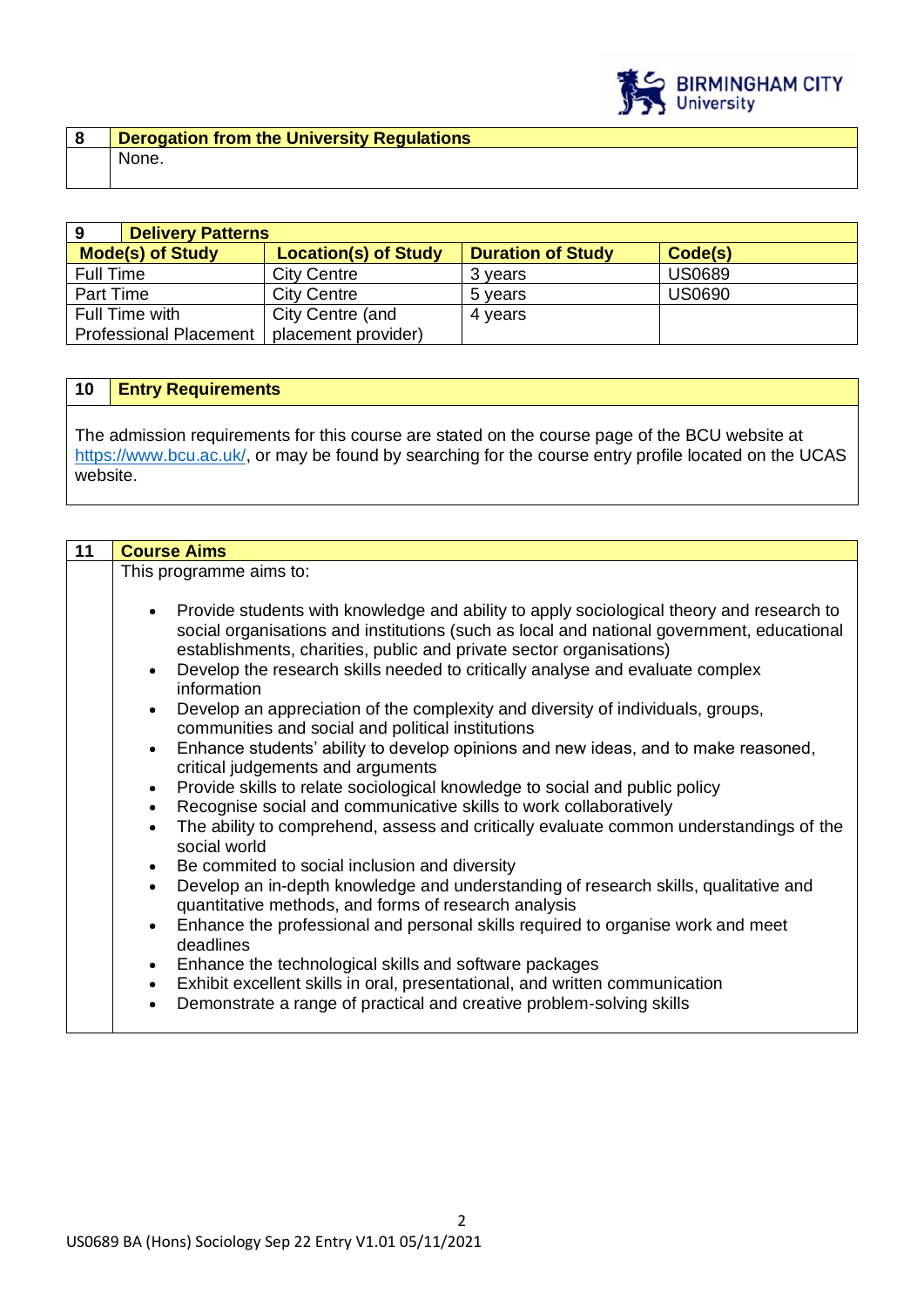

| 12                      | <b>Course Learning Outcomes</b>                                                                                                                                                                   |
|-------------------------|---------------------------------------------------------------------------------------------------------------------------------------------------------------------------------------------------|
|                         | On completion of the degree, you will be able to: -                                                                                                                                               |
| $\mathbf{1}$            | Apply an in-depth knowledge of sociological perspectives and methods, and their application to<br>contemporary social issues pertaining to social identities and institutions, crime, place-based |
|                         | contexts and wider patterns of social change.                                                                                                                                                     |
| $\overline{2}$          | Articulate an understanding of the discipline of sociology – through the programme's core                                                                                                         |
|                         | themes of social theory and research, culture, politics and space and place - as being                                                                                                            |
|                         | theoretically informed, evidence-based, relevant, professionally focussed and applied.                                                                                                            |
| $\overline{3}$          | Identify the inherent interdisciplinary nature of sociology as a discipline and develop a                                                                                                         |
|                         | proficiency of sociological theories, methods, themes and perspectives unique to sociology: but                                                                                                   |
|                         | also, to develop a working knowledge of relevant political, economic, historical, and cultural                                                                                                    |
|                         | factors and perspectives drawn on by sociologists when venturing to adequately understand                                                                                                         |
| $\overline{\mathbf{4}}$ | society as a whole.                                                                                                                                                                               |
|                         | Sythesise ideas to show that you can make sense of a wide range of social institutions, social<br>changes and important social issues - such as poverty, crime, social class, racism, sexism and  |
|                         | other forms of inequalities and discrimination – and can formulate ideas taken from a wide                                                                                                        |
|                         | reading of sociology to generate workable solutions to contempoeary social problems.                                                                                                              |
| 5                       | Construct a critical reflection on experiences of work and employability skills and their                                                                                                         |
|                         | interactions with sociological thought.                                                                                                                                                           |
| 6                       | Reflectively identify proficiencies in relevant employability-related skills including but limited to:                                                                                            |
|                         | disciplined oral and written communication, the production of well-structured written work and                                                                                                    |
|                         | presentations, the use of software packages and other technology, and the collection,                                                                                                             |
|                         | comprehension and analysis of a wide range of research and data to build a professional                                                                                                           |
|                         | identity that can be drawn on in future graduate employment opportunities.                                                                                                                        |
| $\overline{7}$          | Build social and cognitive skills involving social collaboration and understanding, independence                                                                                                  |
|                         | of judgement and argument, problem solving and personal commitment and responsibility.                                                                                                            |
| 8                       | Illustrate an understanding of crime and society recognising the importance of political,                                                                                                         |
|                         | economic, cultural and historical interconnectedness at local, national, and international levels                                                                                                 |

| 13 | <b>Level Learning Outcomes</b>                                                                         |
|----|--------------------------------------------------------------------------------------------------------|
|    | Upon completion of Level 4 / the Certificate of Higher Education, you will be able to:                 |
| 1. | Identify the inherent interdisciplinary nature of sociology and criminology as disciplines and         |
|    | develop a proficiency of sociological and criminology theories, methods, themes and                    |
|    | perspectives unique to sociology and criminology: but also, to develop a working knowledge of          |
|    | relevant political, economic, historical, and cultural factors and perspectives drawn on by            |
|    | sociologists and criminologists when venturing to adequately understand society as a whole.            |
| 2. | Illustrate an understanding of crime and society recognising the importance of political,              |
|    | economic, cultural and historical interconnectedness at local, national, and international levels      |
|    | Upon completion of Level 5 / the Diploma of Higher Education, you will be able to:                     |
| 1. | Reflectively identify proficiencies in relevant employability-related skills including but limited to: |
|    | disciplined oral and written communication, the production of well-structured written work and         |
|    | presentations, the use of software packages and other technology, and the collection,                  |
|    | comprehension and analysis of a wide range of research and data to build a professional                |
|    | identity that can be drawn on in future graduate employment opportunities.                             |
| 2. | Build social and cognitive skills involving social collaboration and understanding, independence       |
|    | of judgement and argument, problem solving and personal commitment and responsibility                  |
| 3. | Articulate an understanding of the disciplines of sociology and criminology – through the              |
|    | programme's core themes of social theory and research, culture, politics and space and place -         |
|    | as being theoretically informed, evidence-based, relevant, professionally focussed and applied         |
|    | Upon completion of 60 credits at Level 6 / the Bachelors Degree, you will be able to:                  |
| 1. | Synthesise ideas to show that you can make sense of a wide range of social institutions, social        |
|    | changes and important social issues - such as poverty, crime, social class, racism, sexism and         |
|    | other forms of inequalities and discrimination - and can formulate ideas taken from a wide             |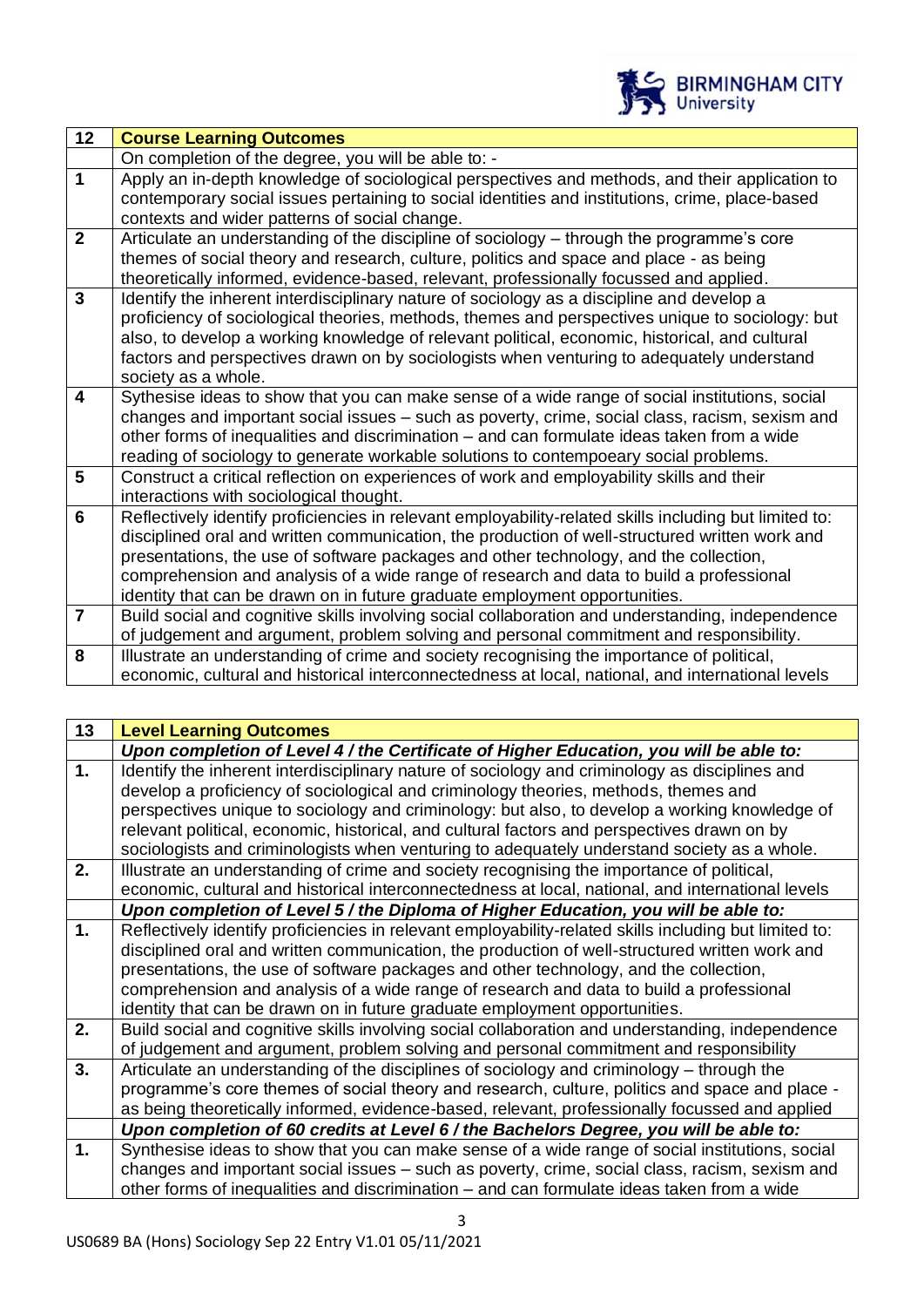

|    | reading of sociology and criminology to generate workable solutions to contemporary social                                                                                                                                                                         |
|----|--------------------------------------------------------------------------------------------------------------------------------------------------------------------------------------------------------------------------------------------------------------------|
|    | problems                                                                                                                                                                                                                                                           |
| 2. | Formulate an in-depth knowledge of sociological and criminological perspectives and methods,<br>and their application to contemporary social issues pertaining to social identities and institutions,<br>place-based contexts and wider patterns of social change. |
| 3. | Construct a critical reflection on experiences of work and employability skills and their<br>interactions with sociological thought                                                                                                                                |

## **14 Course Learning, Teaching and Assessment Strategy Teaching and Learning Strategy** Students will engage with a range of teaching and learning strategies. The teaching and learning arrangements will vary module to module, contingent on the subject matter being addressed and mode of assessment. Some of the teaching and learning activities that students will engage in include: **Lectures** • Seminars

- Workshops
- Independent Learning (including reading and researching)
- Online Activities (including group discussion forums, online videos etc.)

#### **Assessment strategy**

Students will be assessed via a variety of different modes of assessment; from coursework, to inperson assessments, to examinations. For the majority of the course, though, students will be required to complete a range of coursework assessments (e.g., essays, professional reports, research proposals, zine-making) and in-person assessments (e.g., individual presentations). There will be opportunities to receive informal and formal feedforward on assessments that enable students to develop their assessments. Individual feedback is also provided when assessments are returned to students. The focus of feedback is to help students develop their academic skills in preparation for future assessments.

| 15  | <b>Course Requirements</b>                                                                                                  |                                           |    |  |
|-----|-----------------------------------------------------------------------------------------------------------------------------|-------------------------------------------|----|--|
| 15a | Level 4:                                                                                                                    |                                           |    |  |
|     | In order to complete this course, you must successfully complete all the following CORE<br>modules (totalling 120 credits): |                                           |    |  |
|     | <b>Module Code</b>                                                                                                          | <b>Credit Value</b><br><b>Module Name</b> |    |  |
|     | SOC <sub>40</sub> XX                                                                                                        | <b>Sociological Perspectives</b>          | 20 |  |
|     | SOC4026                                                                                                                     | City, Community & Culture                 | 20 |  |
|     | CRI40XX                                                                                                                     | <b>Crime, Punishment &amp; Society</b>    | 20 |  |
|     | <b>SOC4025</b>                                                                                                              | Sociological Imagination                  | 20 |  |
|     | <b>SOC4029</b>                                                                                                              | <b>States &amp; Societies</b>             | 20 |  |

SOC40XX Becoming a Social Researcher 20

#### **Level 5:**

*In order to complete this course, you must successfully complete all the following CORE modules (totalling 100 credits):*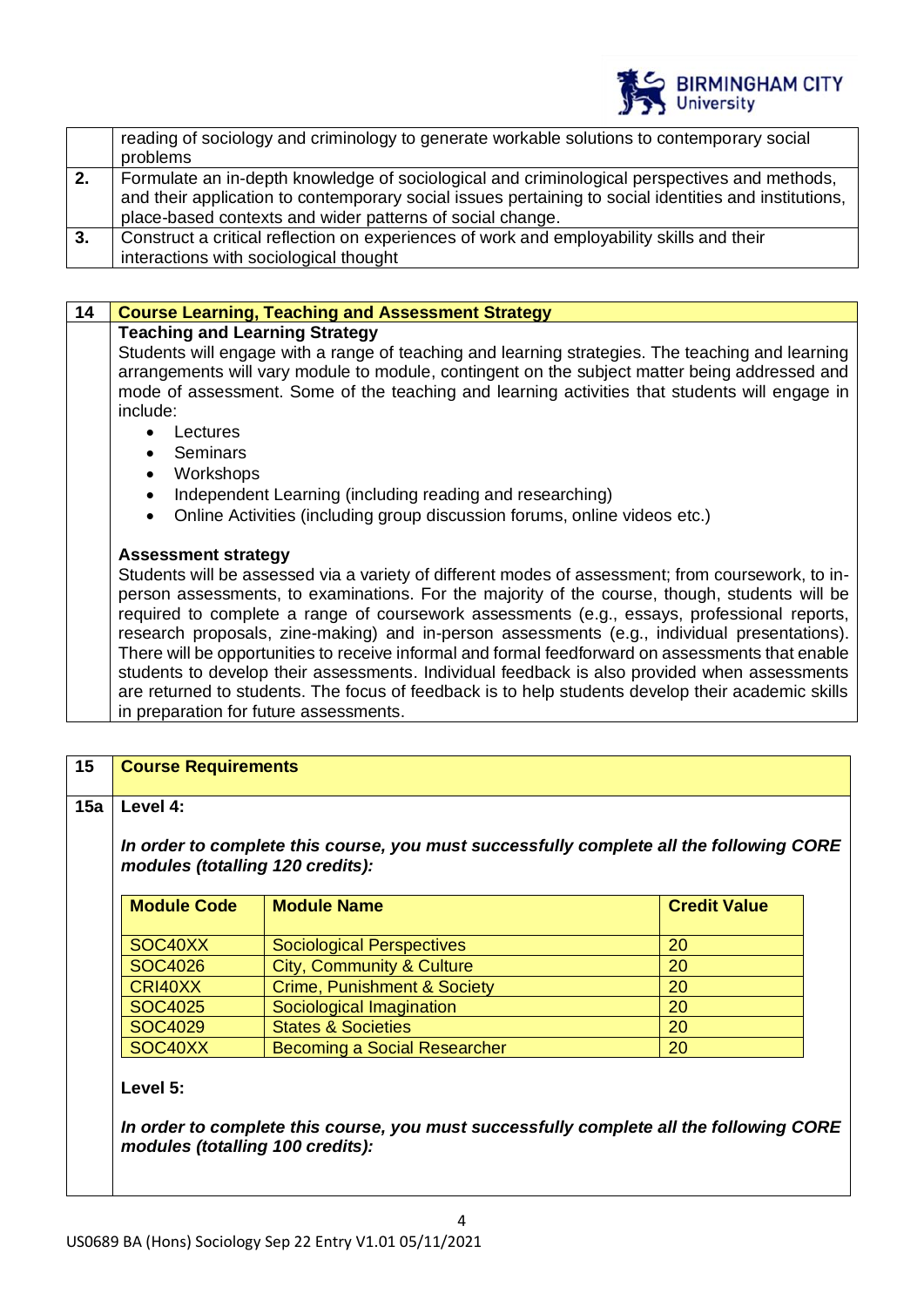

| <b>Module Code</b> | <b>Module Name</b>                   | <b>Credit Value</b> |
|--------------------|--------------------------------------|---------------------|
| SOC50XX            | <b>Current Issues in Sociology</b>   | 20                  |
| SOC50XX            | <b>Media &amp; Popular Culture</b>   | 20                  |
| SOC50XX            | <b>Space, Place &amp; Society</b>    | 20                  |
| <b>SOC5052</b>     | <b>Applied Sociological Research</b> | 20                  |
| <b>SOC5044</b>     | <b>Contemporary Social Theory</b>    | 20                  |

*In order to complete this course, you must successfully complete at least 20 credits from the following indicative list of OPTIONAL modules.* 

|         | Module Code   Module Name                | <b>Credit Value</b> |
|---------|------------------------------------------|---------------------|
| SOC50XX | Citizenship, 'Race' & Ethnicity          | 20                  |
| SOC5058 | Sociology Placement                      | 20                  |
| SOC50XX | <b>Education and Critical Pedagogies</b> | 20                  |
| SOC50XX | Food, Neoliberalism & Welfare            | 20                  |

*In order to qualify for the award of BA (Hons) Sociology with Professional Placement Year a student must successfully complete the following module:*

| <b>Module Code</b> | <b>Module Name</b>                 | <b>Credit Value</b> |
|--------------------|------------------------------------|---------------------|
| <b>PLA5XXX</b>     | <b>Professional Placement Year</b> | 120                 |

**Level 6:**

*In order to complete this course, you must successfully complete all the following CORE modules (totalling 80 credits):*

| <b>Module Code</b> | <b>Module Name</b>                            | <b>Credit Value</b> |
|--------------------|-----------------------------------------------|---------------------|
| SOC60XX            | <b>Globalisation, Migration &amp; Borders</b> | 20                  |
| SOC6034            | <b>Self, Identity &amp; Society</b>           | <b>20</b>           |
| SOC6040            | Integrative Research Project                  | 40                  |

*In order to complete this course, you must successfully complete at least 40 credits from the following indicative list of OPTIONAL modules.* 

| <b>Module Code</b> | <b>Module Name</b>                         | <b>Credit Value</b> |
|--------------------|--------------------------------------------|---------------------|
| SOC6032            | Music & Society                            | 20                  |
| SOC6037            | Activism, Social Movements & Social Change | 20                  |
| SOC6038            | <b>Black Arts Movement</b>                 | 20                  |
| SOC60XX            | <b>Global Cities</b>                       | 20                  |
| SOC60XX            | Postcolionality                            | 20                  |
| SOC60XX            | <b>Visual Cultures</b>                     | 20                  |
|                    |                                            |                     |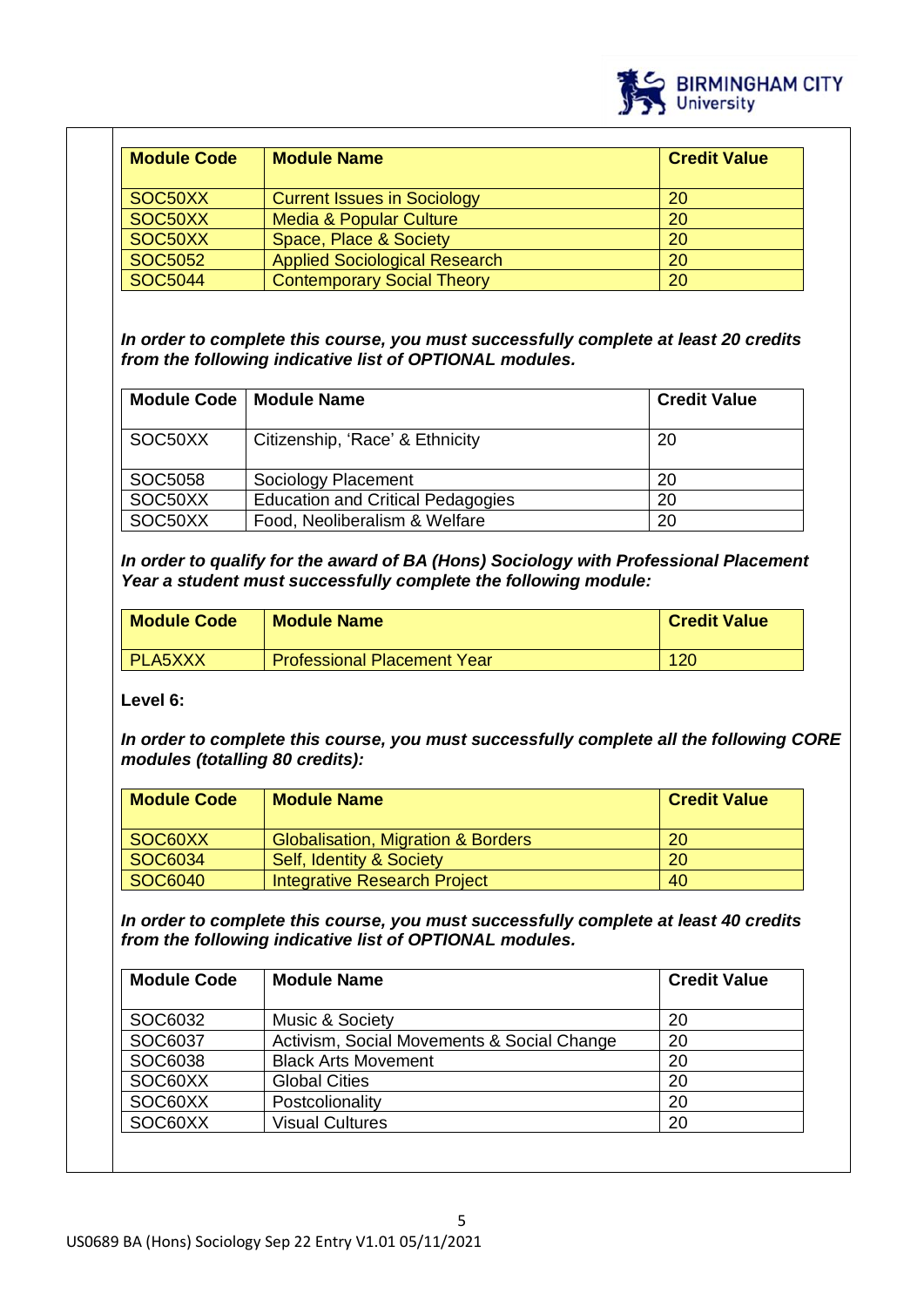

#### **15b Structure Diagram**

*Please note list of optional modules is indicative only. Your choice will not be guaranteed for optional modules, but a fair and transparent process will be adopted and shared with students.*

## **Full Time Structure**

#### **Level 4**

| <b>SEMESTER ONE</b>              | <b>SEMESTER TWO</b>          |
|----------------------------------|------------------------------|
| <b>Sociological Perspectives</b> | Sociological Imagination     |
| City, Community & Culture        | States & Societies           |
| Crime, Punishment and Society    | Becoming a Social Researcher |

## **Level 5**

| Semester 1 (Core)                          | <b>Semester 2 (Core)</b>          |
|--------------------------------------------|-----------------------------------|
| <b>Current Issues in Sociology</b>         | Applied Sociological Research     |
| Space, Place & Society                     | <b>Contemporary Social Theory</b> |
| Media & Popular Culture                    |                                   |
| <b>Optional Modules (Semester 2 only)</b>  |                                   |
| Citizenship, 'Race', and Ethnicity         |                                   |
| Sociology Placement                        |                                   |
| <b>Education &amp; Critical Pedagogies</b> |                                   |
| Food, Neoliberalism & Welfare              |                                   |

#### **Level 6**

| <b>Semester 1 (Core)</b>             | <b>Sememester 2 (Core)</b>                 |
|--------------------------------------|--------------------------------------------|
| Globalisation, Migration & Borders   | Self, Identity & Society                   |
| <b>Semester 1 (Optional Modules)</b> | <b>Semester 2 (Optional Modules)</b>       |
| Postcolionality                      | Music & Society                            |
| <b>Visual Cultures</b>               | <b>Black Arts Movement</b>                 |
| <b>Global Cities</b>                 | Activism, Social Movements & Social Change |
| <b>Semester One and Two</b>          |                                            |
| Integative Research Project          |                                            |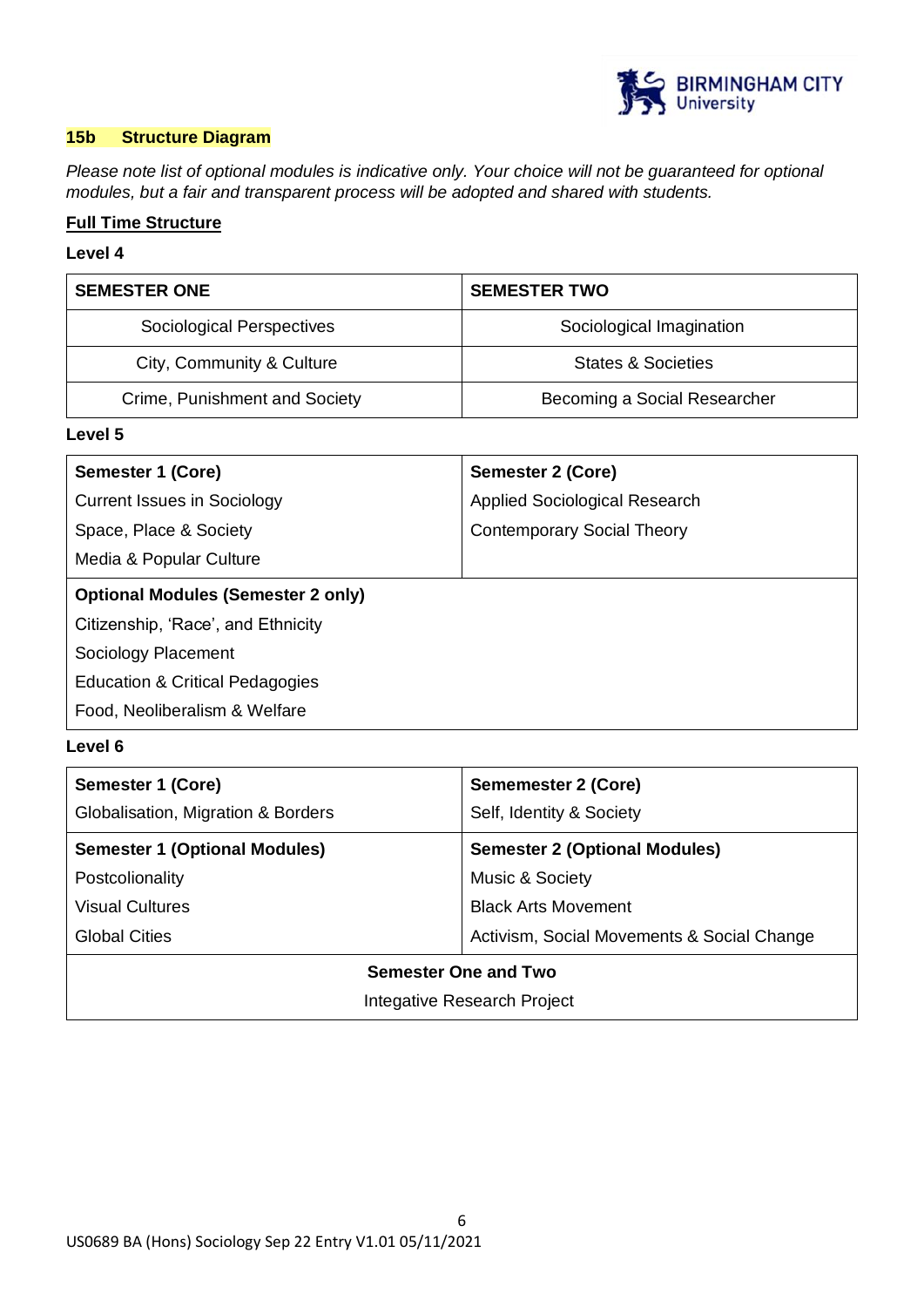

# **Full Time with Professional Placement Year Course Structure**

## **Level 4**

| <b>SEMESTER ONE</b>           | <b>SEMESTER TWO</b>           |
|-------------------------------|-------------------------------|
| Sociological Perspectives     | Sociological Imagination      |
| City, Community & Culture     | <b>States &amp; Societies</b> |
| Crime, Punishment and Society | Becoming a Social Researcher  |

## **Level 5**

| Semester 1 (Core)                                | Semester 2 (Core)                 |  |
|--------------------------------------------------|-----------------------------------|--|
| Space, place & society                           | Applied Sociological Research     |  |
| Media & Popular Culture                          | <b>Contemporary Social Theory</b> |  |
| <b>Current Issues in Sociology</b>               | Race and Crime                    |  |
| <b>Optional Modules (Semester 2 only)</b>        |                                   |  |
| Citizenship, 'Race', and Ethnicity               |                                   |  |
| Sociology Placement                              |                                   |  |
| <b>Education &amp; Critical Pedagogies</b>       |                                   |  |
| Food, Neoliberalism & Welfare                    |                                   |  |
| <b>Professional Placement Year (120 credits)</b> |                                   |  |

## **Level 6**

| Semester 1 (Core)                    | <b>Semester 2 (Core)</b>                   |  |
|--------------------------------------|--------------------------------------------|--|
| Globalisation, Migration & Borders   | Self, Identity & Society                   |  |
| <b>Semester 1 (Optional Modules)</b> | <b>Semester 2 (Optional Modules)</b>       |  |
| Postcolionality                      | Music & Society                            |  |
| Visual Cultures                      | <b>Black Arts Movement</b>                 |  |
| <b>Global Cities</b>                 | Activism, Social Movements & Social Change |  |
| Semester One and Two                 |                                            |  |
| Integrative Research Project         |                                            |  |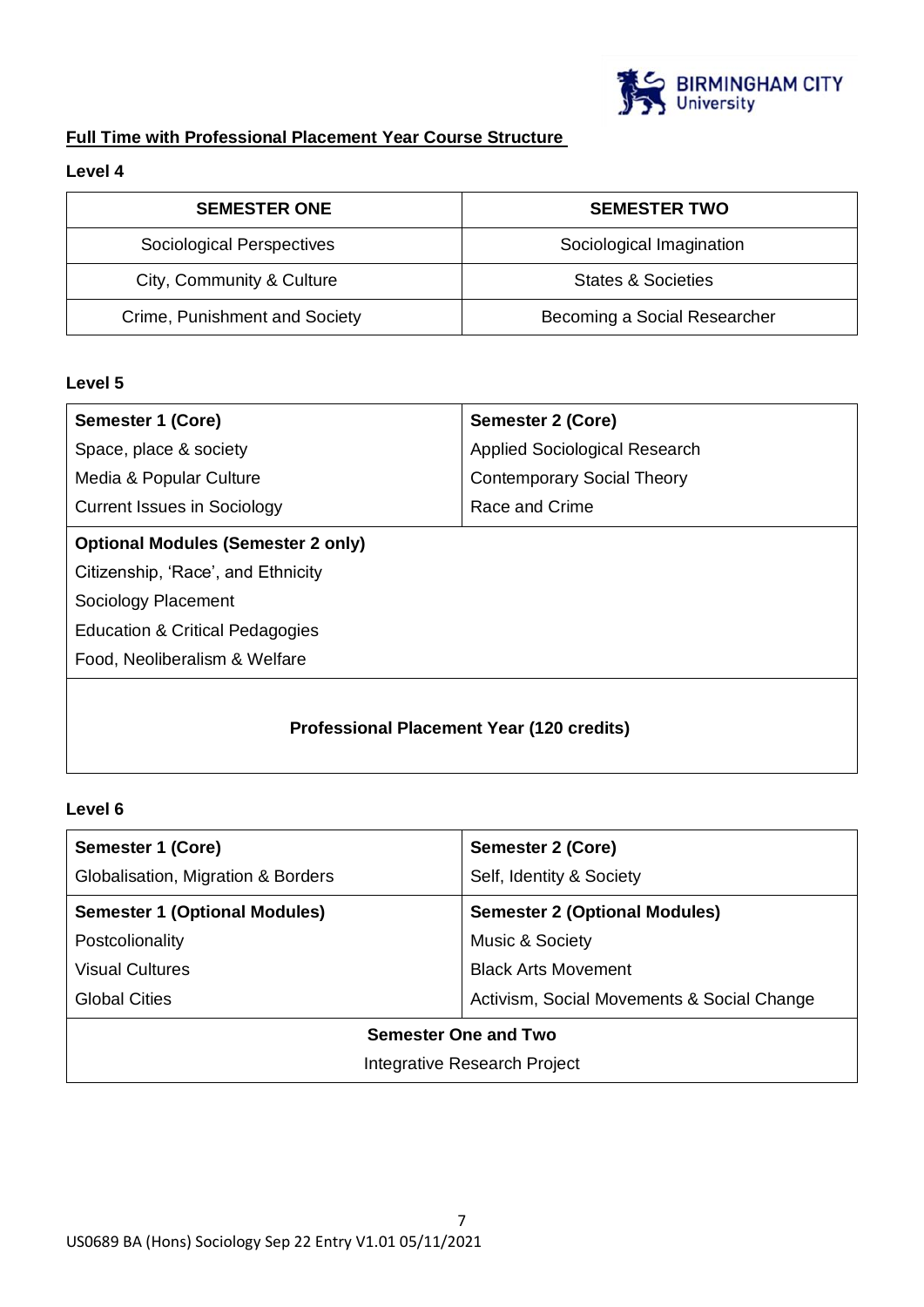

## **Part Time Course Structure**

## **Year 1**

| <b>SEMESTER ONE</b>                      | <b>SEMESTER TWO</b>                       |
|------------------------------------------|-------------------------------------------|
| Sociological Perspectives (20 credits)   | Sociological Imagination (20 credits)     |
| Crime, Punishment & Society (20 credits) | Becoming a Social Researcher (20 credits) |

## **Year 2**

| <b>SEMESTER ONE</b>                    | <b>SEMESTER TWO</b>                     |
|----------------------------------------|-----------------------------------------|
| City, Community & Culture (20 credits) | States & Societies (20 credits)         |
| Media & Popular Culture (20 credits)   | Contemporary Social Theory (20 credits) |

## **Year 3**

| <b>SEMESTER ONE</b>                      | <b>SEMESTER TWO</b>                        |
|------------------------------------------|--------------------------------------------|
| Space, place & society (20 credits)      | Applied Sociological Research (20 credits) |
| Current Issues in Sociology (20 credits) |                                            |
| <b>Optional (Semester 2 only)</b>        |                                            |
| Citizenship, 'Race', and Ethnicity       |                                            |
| Sociology Placement                      |                                            |
| Education & Critical Pedagogies          |                                            |
| Food, Neoliberalism & Welfare            |                                            |

## **Year 4**

| <b>SEMESTER ONE</b>                             | <b>SEMESTER TWO</b>                                         |
|-------------------------------------------------|-------------------------------------------------------------|
| Globalisation, Migration & Borders (20 credits) | Self, Identity & Society (20 credits)                       |
| Optional                                        | Optional                                                    |
| Postcolionality (20 credits)                    | Music & Society (20 credits)                                |
| Visual Cultures (20 credits)                    | Black Arts Movement (20 credits)                            |
| Global Cities (20 credits)                      | Activism, Social Movements & Social Change (20)<br>credits) |

## **Year 5**

| <b>SEMESTER ONE</b>                      | <b>SEMESTER TWO</b> |
|------------------------------------------|---------------------|
| Integrated Research Project (40 credits) |                     |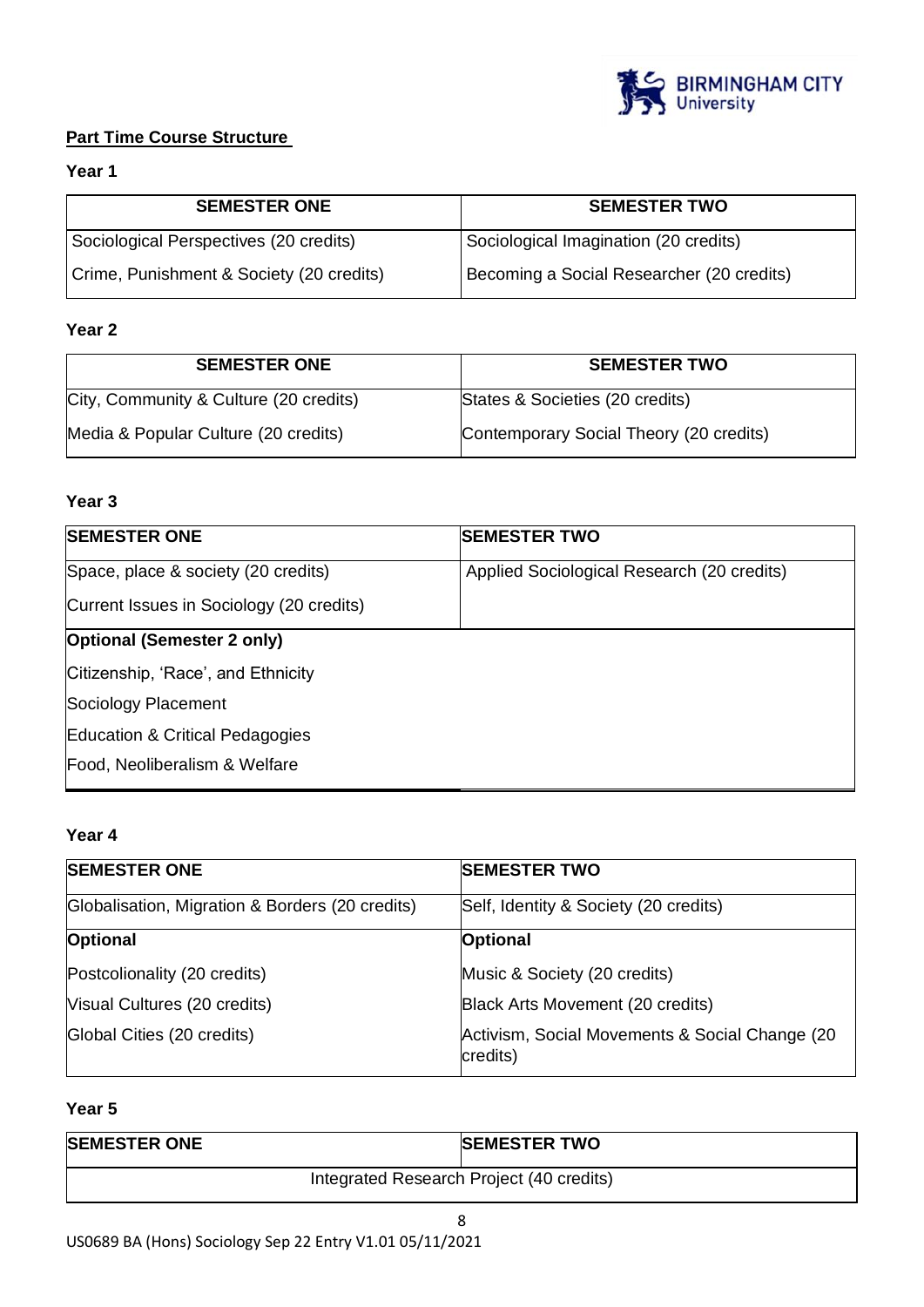

#### **16 Overall Student Workload and Balance of Assessment**

**Level 4**

#### **Workload**

#### **% time spent in timetabled teaching and learning activity**

| <b>Activity</b>      | <b>Number of Hours</b> |
|----------------------|------------------------|
| Scheduled Learning   | 214                    |
| Directed Learning    | 250                    |
| <b>Private Study</b> | 736                    |
| <b>Total Hours</b>   | 1200                   |

#### **Balance of Assessment**

| <b>Assessment Mode</b> | Percentage |
|------------------------|------------|
| Coursework             | 90%        |
| Exam                   | 10%        |
| In-Person              | 0%         |

#### **Level 5**

#### **Workload**

#### **XX% time spent in timetabled teaching and learning activity**

| <b>Activity</b>      | <b>Number of Hours</b> |
|----------------------|------------------------|
| Scheduled Learning   | 193                    |
| Directed Learning    | 340                    |
| <b>Private Study</b> | 667                    |
| <b>Total Hours</b>   | 1200                   |

## **Balance of Assessment**

| <b>Assessment Mode</b> | Percentage |
|------------------------|------------|
| Coursework             | 95%        |
| Exam                   | 0%         |
| In-Person              | 5%         |

#### **Level 6**

#### **Workload**

#### **XX% time spent in timetabled teaching and learning activity**

| <b>Activity</b>           | <b>Number of Hours</b> |
|---------------------------|------------------------|
| <b>Scheduled Learning</b> | 140                    |
| Directed Learning         | 306                    |
| <b>Private Study</b>      | 754                    |
| <b>Total Hours</b>        | 1200                   |